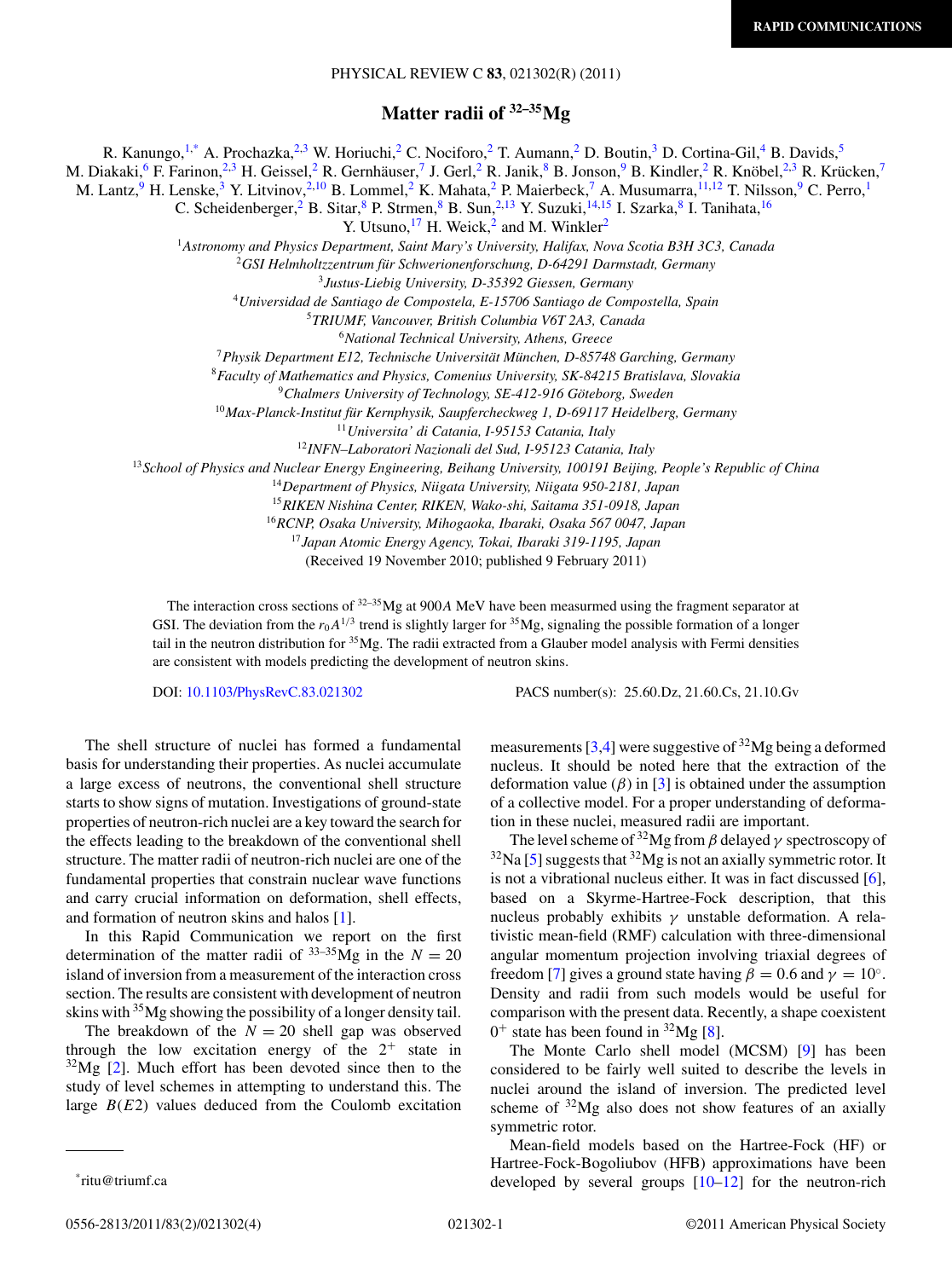Mg isotopes. Using a Skyrme force in the mean field, Terasaki *et al.* [\[10\]](#page-3-0) predict <sup>36</sup>*,*38*,*40Mg to be strongly deformed with varying deformations for the protons and neutrons. A Gaussian expansion method [\[12\]](#page-3-0) with Gogny interaction suggests an extended neutron density tail in  ${}^{40}Mg$ . In calculations beyond a mean field [\[13\]](#page-3-0), an interesting transition is observed from  $28-32$  Mg showing shape coexistence to  $34$  Mg with prolate deformation in the ground state.

The interaction cross section for <sup>20</sup>*,*22–25*,*27*,*29–32Mg measured at 950*A* MeV with a C target indicates the development of neutron skins [\[14\]](#page-3-0). A measurement of the reaction cross section [\[15\]](#page-3-0) at much lower energies using an active target silicon detector shows a very large cross section for  ${}^{35}Mg$ . This measurement relies on detecting all reaction products. Without  $4\pi$  coverage, missing out-of-plane reaction event detection may cause uncertainty. The effects of channeling in silicon detectors also introduce a larger uncertainty in the extracted cross sections. Furthermore, as discussed in Ref. [\[15\]](#page-3-0) assumptions need to be made to disentangle the one-neutron removal events, the difficulty of which increases as one moves to more weakly bound nuclei. The method of transmission of the unreacted secondary beam on the other hand is a reliable and well-established way to measure the interaction cross section.

We measured the interaction cross section of neutronrich Mg isotopes in order to extract the root mean square (rms) matter radius  $(R_{\text{rms}}^m)$ . The total interaction cross section for the reaction in the target is given by  $\sigma_I = \frac{-1}{t} \ln(\frac{R_{\text{in}}}{R_{\text{out}}})$ , with the transmission ratio  $R_{\text{in}} = \frac{N_{\text{in}}^f}{N_{\text{in}}^i}$ , where  $N_{\text{in}}^i$  and  $N_{\text{in}}^f$  are the numbers of <sup>A</sup>Mg before and after the target, respectively,  $R_{\text{out}}$  is the same but for an empty target, and *t* is the number of target nuclei per unit area.

The experiment was performed using the fragment separator (FRS) at GSI, Darmstadt [\[16\]](#page-3-0). Figure 1 sketches the experimental setup. The secondary beams of neutron-rich  $32-\frac{35}{9}$ Mg isotopes were produced through the fragmentation of a <sup>48</sup>Ca primary beam ( $10^9$ /spill) on a 6.347 g/cm<sup>2</sup> thick Be target. The nuclei produced were then separated and identified using the first half of the FRS. The time of flight (TOF) was measured between two plastic scintillator detectors placed at the first dispersive focus (F1) and the dispersive midplane (F2). The reaction target was placed at the dispersive midplane. Time-projection chamber (TPC) tracking detectors placed at F2 before the target were used for beam tracking. The energy loss  $(\Delta E)$  of the incoming mixture of isotopes was measured



FIG. 1. Schematic layout of the experiment.

## <span id="page-1-0"></span>R. KANUNGO *et al.* PHYSICAL REVIEW C **83**, 021302(R) (2011)

using a multisampling ionization chamber (MUSIC) placed before the reaction target. The incoming *<sup>A</sup>*Mg isotopes were identified and counted event by event using these detectors. The atomic number *Z* of the beam was identified using the energy-loss information. The position of the beam at the target, the TOF, and the magnetic rigidity (*Bρ*) provide a measure of the *A/Q* ratio of the beam.

Carbon and  $(CH_2)_n$  reaction targets were mounted on a movable target ladder having an empty target frame position as well. The carbon target thickness was 4.046 g/cm<sup>2</sup> while that of the  $(CH_2)_n$  target was 3.988 g/cm<sup>2</sup>. Two other thicknesses of carbon targets, namely 2.523 and 7.062 g*/*cm2, were used for the  $33Mg$  beam to check if there is any loss due to multiple scattering in deriving the interaction cross sections. The uncertainty in the target thicknesses varied from 0.4% to 1.2%.

The interaction cross section is measured based on the method of transmission where one needs to identify and count the number of unreacted *<sup>A</sup>*Mg isotopes after the reaction target. The separation and identification were done by using the second half of the fragment separator as an analyzer. It was set to transport the unreacted *<sup>A</sup>*Mg to the final achromatic focus F4. The *Z* and *A/Q* identifications were done by the  $B\rho-\Delta E$ –TOF method. The TOF was measured using plastic scintillator detectors placed at F2 and F4. The tracking using two TPC detectors at F4 provides the position and angle. Two MUSICs were placed at F4 for a complete understanding of the identification efficiency. Events that were observed to be consistent with  $Z = 12$  in either MUSIC were counted as unreacted events. To account for losses occurring due to reactions in other materials in the setup, data were also collected with an empty target frame.

Transmission through the FRS was studied by varying the selection of position and angle openings both in the *X* and



FIG. 2. (Color online) The measured interaction cross section for  $32-35$ Mg (circles) on a C target and (inset) on H [derived from a  $(CH_2)_n$ target and C target data]. The open squares show data from Ref. [\[14\]](#page-3-0). The line (normalized close to stability) shows the monotonic increase expected from an *A*<sup>1</sup>*/*<sup>3</sup> dependence on radii.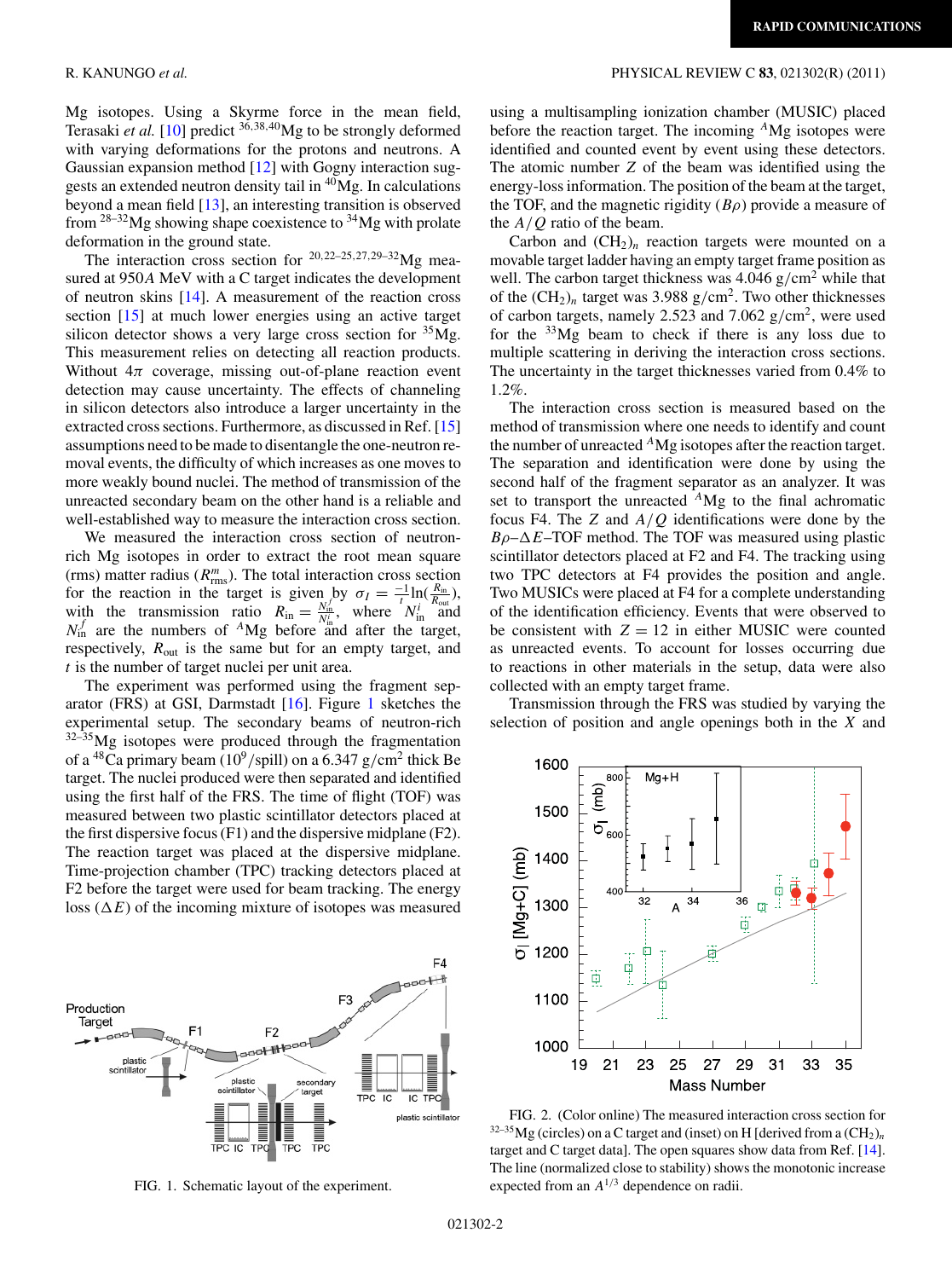*Y* directions. The phase space was chosen from this study to select the region with a constant transmission for each data set. The sequence of target and no-target data was repeated alternately several times for a particular target and beam combination to ensure that there was no systematic variation in transmission due to changes of the magnetic fields.

The backgrounds from  $Z = 11$  and  $Z = 13$  ions in the selection of incident beam events were ∼0.2% and 0.02%*,* respectively. The dominant background contribution to the incoming beam selection is from the mass identification. This was estimated individually for each sequence of runs with and without a target and was included in the final uncertainty estimation of the cross section. For the  $33Mg$  beam the background level was 0.6%–0.9% when the phase space of the incoming beam was restricted by small slit openings at F1. By using wider slit openings, a larger contamination level was found ( $\sim$ 3%–5%).

The interaction cross section for  $33Mg$  with different target thicknesses is consistent within the uncertainty, showing the measured values to be devoid of any thickness-dependent



FIG. 3. (Color online) The calculated reaction cross sections for  $^{A}Mg + C$  and  $^{A}Mg + H$  are shown by the colored bar plotted as a function of the neutron density parameters  $r_0^n$  and  $a^n$ . The three different symbols represent calculations for different density profiles. Cross:  $r_0^p = 0.97$  fm and  $a^p = 0.5$  fm; circle:  $r_0^p = 1.09$  fm and  $a^p = 0.97$ 0.4 fm; and square:  $r_0^p = 1.18$  fm and  $a^p = 0.3$  fm. The dotted line encloses points consistent with the  $1\sigma$  uncertainty of the data.

## <span id="page-2-0"></span>MATTER RADII OF 32–35Mg PHYSICAL REVIEW C **83**, 021302(R) (2011)

effect. Figure [2](#page-1-0) shows the weighted average of different data sets of the measured cross sections for  $32-35$ Mg. The increase in cross section of  $32-35$ Mg compared to the solid line (Fig. [2\)](#page-1-0) shows the development of a neutron skin. The cross section of <sup>35</sup>Mg shows a larger deviation possibly showing the development of a more diffuse neutron distribution for  ${}^{35}Mg$ . This might be expected from its small one-neutron separation energy.

The data are interpreted in the Glauber model [\[17,18\]](#page-3-0) using the phase-shift function that includes higher-order terms missing in the conventional optical limit approximation. The proton-neutron and proton-proton (neutron-neutron) interactions are distinguished and the parameters of the profile function employed are given in Ref. [\[18\]](#page-3-0). In order to extract the rms radii, we consider a Fermi density for protons and neutrons of  $\bar{\rho}(r)^i = \rho_0^i / \{1 + \exp[(r - R^i)/a^i]\}$ , where  $R^i =$  $r_0^i A^{1/3}$  with the index *i* denoting protons (*p*) or neutrons (*n*).

For the proton density we consider several sets of  $r_0^p$  and  $a^p$  consistent with the point proton radius of <sup>24–26</sup>Mg. The parameters  $r_0^n$  and  $a^n$  were varied to find the combinations that reproduced the measured interaction cross sections for  $^{A}Mg + C$  and  $^{A}Mg + H$  with the condition that  $r_0^n \ge r_0^p$  and  $a^n \geq a^p$  for each set of  $r_0^p$  and  $a^p$ . The calculated cross sections are shown in Fig. 3 as a function of  $r_0^n$  and  $a^n$  and in Fig. 4 as a function of the  $R_{\text{rms}}^m$ .

The study shows that the interaction cross section can be slightly different for different density parameters  $r_0$  and  $a$ , giving nearly identical  $R_{\text{rms}}^m$ . This shows the importance of using a functional form closest to a realistic density profile. To this end, we have adopted a Fermi density profile instead of a harmonic oscillator one.



FIG. 4. (Color online) The shaded horizontal bars show the measured interaction cross sections of *<sup>A</sup>*Mg with C and H targets as labeled in each figure. The three different symbols show the calculated reaction cross sections for three different proton density profiles with correspondingly different neutron densities. Cross:  $r_0^p = 0.97$  fm and  $a^p = 0.5$  fm; circle:  $r_0^p = 1.09$  fm and  $a^p = 0.4$  fm; and square:  $r_0^p = 1.18$  fm and  $a^p = 0.3$  fm.